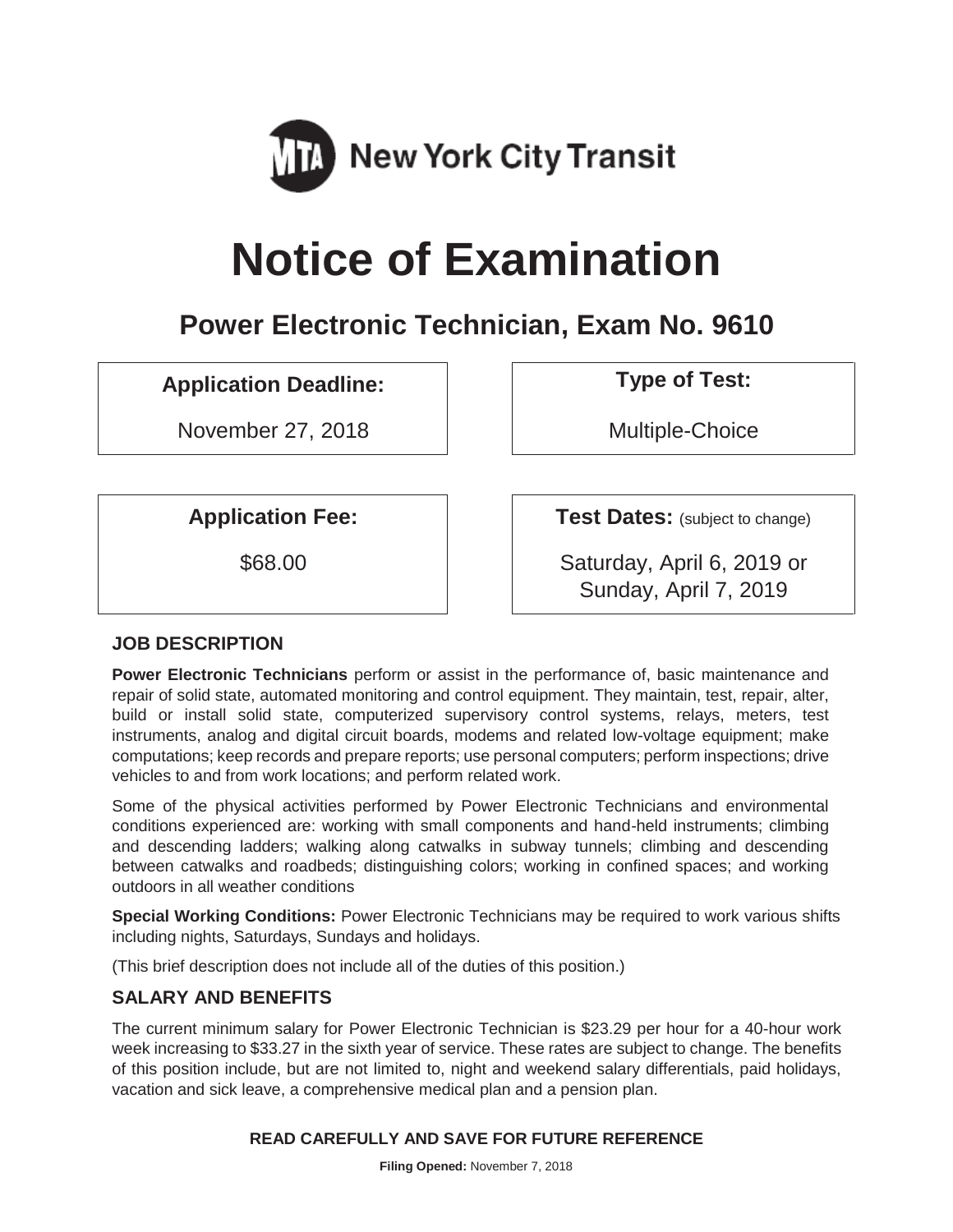#### **HOW TO QUALIFY**

**Education and Experience Requirements:** By the **last day of the Application Period,** you must meet the following requirements:

- 1. Graduation from an accredited college or university with an associate degree or higher in electronic technology; or
- 2. Graduation from an accredited college or university with an associate degree or higher in electrical technology, plus at least six months of satisfactory full time experience as an electronic technician; or
- 3. Graduation from a trade school or technical school with a major course of study in electrical or electronic technology totaling 600 hours plus at least one year of satisfactory, full time experience as an electronic technician; or
- 4. Graduation from a vocational high school with a certificate in an electrical or electronic specialty, plus at least one year of satisfactory, full time experience as an electronic technician; or
- 5. A four-year high school diploma or its educational equivalent, plus at least three years of satisfactory, full time experience as an electronic technician; or
- 6. One year of service as a Transit Electrical Helper in a Power Department of MTA New York City Transit and satisfactory completion of the Power Department's training program in electronics.

The high school, vocational high school, technical school, or trade school must be approved by a State's Department of Education or a recognized accrediting organization. The college or university must be accredited by regional, national, professional or specialized agencies recognized as accrediting bodies by the U.S. Secretary of Education, and by the Council of Higher Education Accreditation (CHEA).

**Foreign Education Fact Sheet (Required only if you need credit for your foreign education to meet the education and experience requirements):** If you were educated outside the United States, you must have your foreign education evaluated to determine its equivalence to education obtained in the United States. The services that are approved to make this evaluation, as well as instructions on how to submit this evaluation are listed on the *Foreign Education Fact Sheet.* When you contact the evaluation service, ask for a "document-by-document" (general) evaluation of your foreign education.

You will be required to indicate if you meet the education and experience requirements on the date that you are scheduled to take the multiple-choice test. You may also be required to complete additional forms in regards to the education and experience requirements at the time of appointment. You will be given the multiple-choice test before we verify your qualifications. You are responsible for determining whether or not you meet the qualification requirements for this examination prior to submitting your application. If you are marked "Not Qualified," your application fee will **not** be refunded and you will **not** receive a score.

# **REQUIREMENTS TO BE APPOINTED**

**Driver License Requirement:** At the time of appointment, you must have a motor vehicle driver's license valid in the State of New York with no disqualifying restrictions that would preclude the performance of the duties of this title. If you have serious moving violations, a license suspension or an accident record, you may be disqualified. This license must be maintained for the duration of your employment in the title.

**Drug Screening Requirement:** You must pass a drug screening in order to be appointed.

**Residency:** New York City residency is **not** required for this position.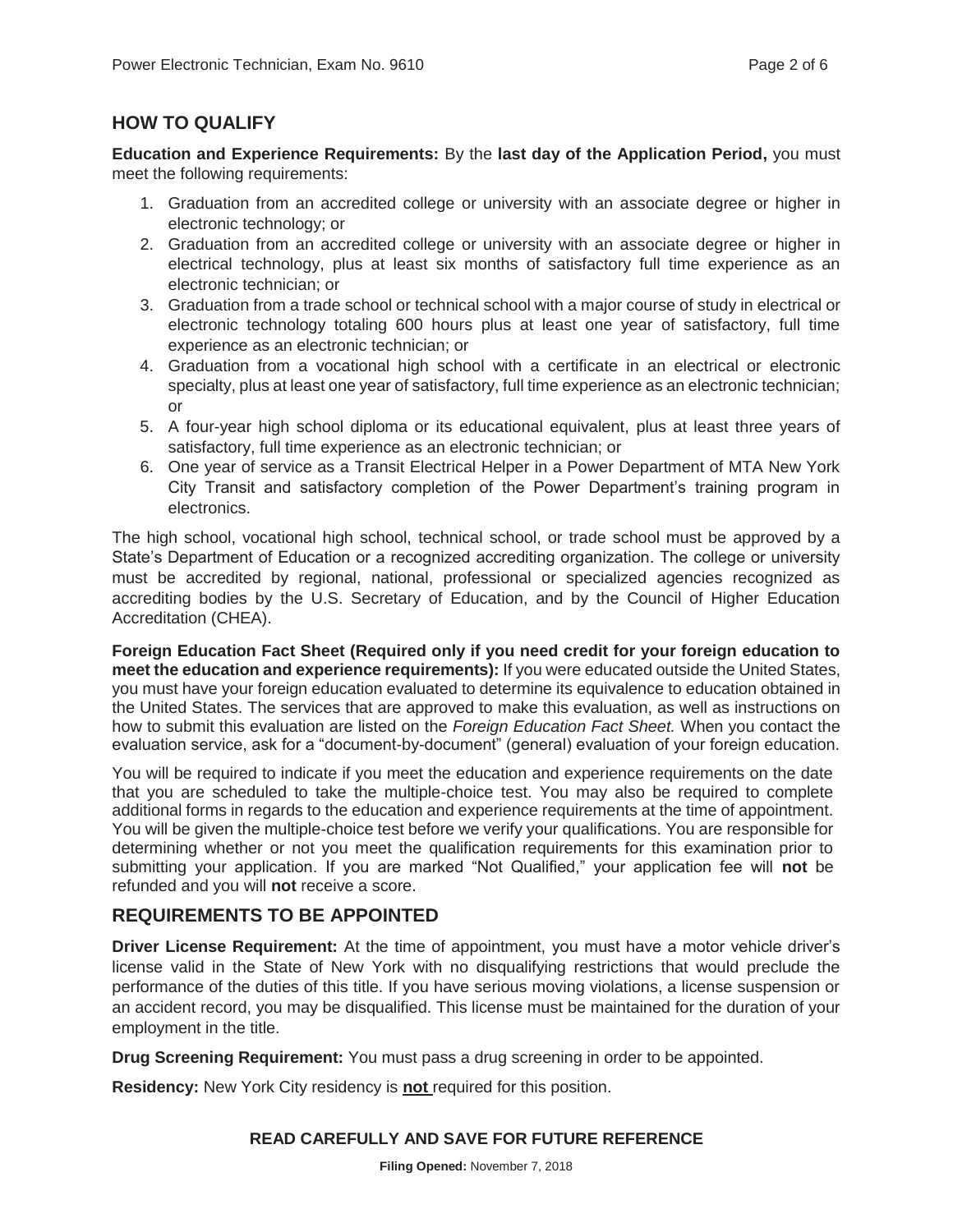**English Requirement:** You must be able to understand and be understood in English.

**Proof of Identity:** Under the Immigration and Reform Control Act of 1986, you must be able to prove your identity and your right to obtain employment in the United States prior to employment with MTA New York City Transit.

#### **HOW TO OBTAIN AN APPLICATION**

During the application period, you may obtain an *Application* for this examination online at http://mta.info/nyct/hr/appexam.htm or in person at the MTA Exam Information Center as indicated below.

**MTA Exam Information Center:** Open Monday through Friday, from 9 AM to 3 PM, in the lobby at 180 Livingston Street, Brooklyn, New York. Directions: take the A, C, F or R trains to the Jay Street-Metro Tech Station, or the 2, 3, or the G train to the Hoyt Street Station. **The MTA Exam Center will be closed on Monday, November 12, 2018; Thursday, November 22, 2018 and Friday, November 23, 2018 in observance of the day after Thanksgiving Day.**

# **HOW TO SUBMIT AN APPLICATION AND PAY THE APPLICATION FEE**

If you believe you meet the requirements in the "How to Qualify" section, submit an application online unless you are requesting a Fee Waiver. Applicants who wish to request a Fee Waiver should refer to the "How to Submit an Application When Requesting a Fee Waiver" section below. *Applications* will **not** be accepted in person.

#### **Online Applications**:

- 1. Apply using http://mta.info/nyct/hr/appexam.htm by the last day of the application period.
- 2. Log into your existing account or create a new account online to apply.
- 3. Follow the steps to submitting an application.
- 4. A confirmation number will appear on the same page after submitting your Application.
- 5. Below the confirmation number, a Pay Examination Fee button will appear for you to click to open the payment page.
- 6. A major credit card or a bank card associated with a bank account must be used when paying the application fee.
- 7. You will be sent a confirmation email after you submit payment for the application fee.

Save your confirmation numbers for future reference and proof of filing an *Application.*

Computers with internet access are available on a limited basis at branches of the New York Public Library, the Brooklyn Library and the Queens Library to patrons with a valid library card.

**Application Fee:** This fee is generally not refundable. Under special circumstances, you may be entitled to a refund. You should refer to the Department of Citywide Administrative Services ("DCAS") General Exam Regulations to determine if you are entitled to a refund prior to requesting a refund. You can refer to the bottom of the last page of the Notice of Examination for instructions on how to obtain a copy of the DCAS General Exam Regulations.

# **HOW TO SUBMIT AN APPLICATION WHEN REQUESTING A FEE WAIVER**

Applicants who wish to request a Fee Waiver must obtain an *Application* in person at the MTA Exam Information Center as indicated above and must submit the *Application* and required forms by mail to the address in the Correspondence section below **by the last day of the application period**.

The MTA New York City Transit will not accept *Applications* in person. Additional information on how to request an application fee waiver is available with the *Application.*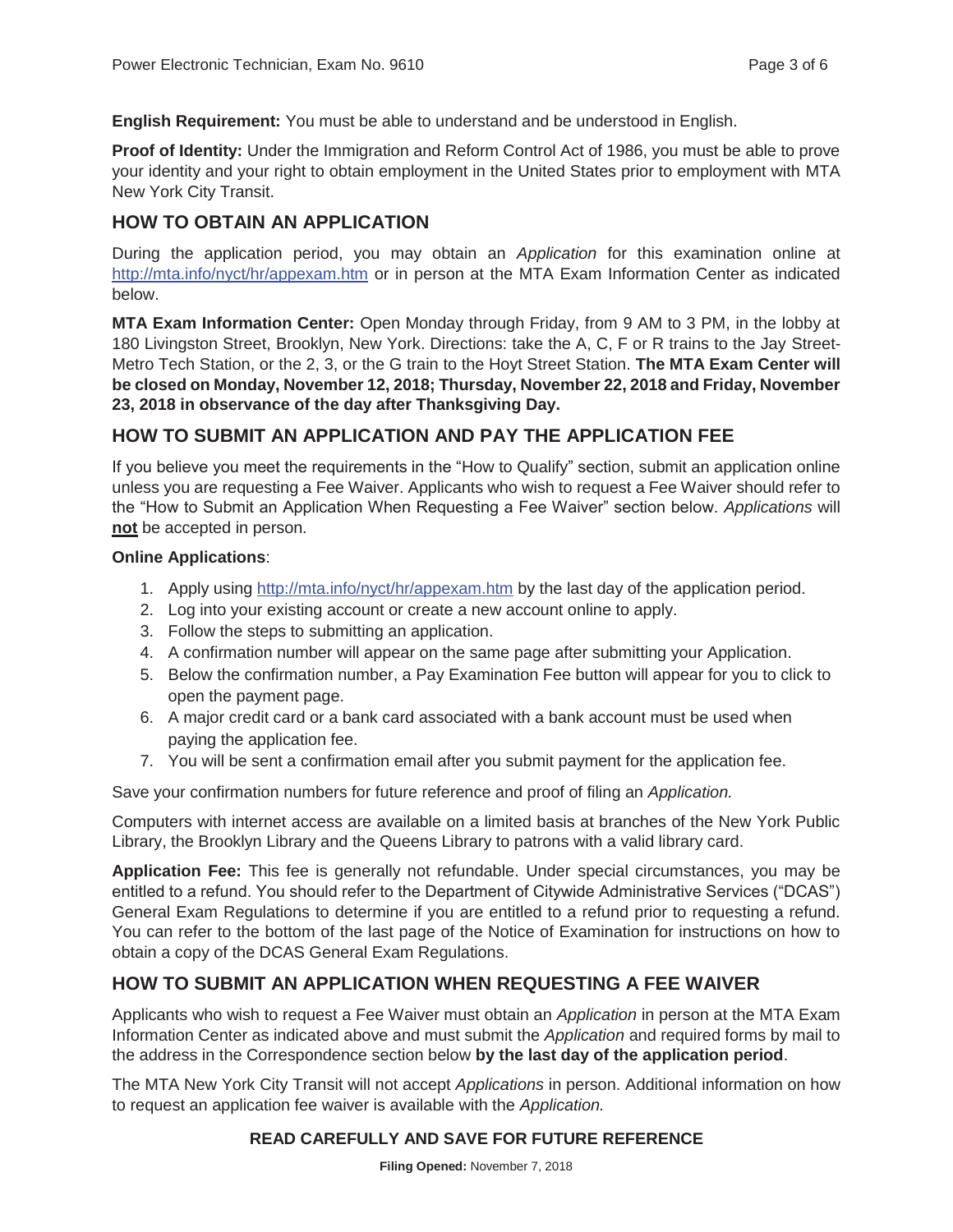#### **ADMISSION LETTER**

An *Admission Letter* will be mailed to you about 10 days before the first date of the multiple-choice test. If you do not receive an *Admission Letter* at least 4 days before this date, you may obtain a duplicate letter at the MTA Exam Information Center (as indicated above). A paper copy of the *Admission Letter* is your ticket for admission to the test.

#### **THE TEST**

You will be given a competitive multiple-choice test. A score of at least 70% is required to pass this test. Your score on this test will determine your place on the eligible list.

Veterans' or Disabled Veterans' Credit will be granted only to eligible passing candidates who request that they be applied. Veterans' or Disabled Veterans' Credit should be requested at the time of application, but **must** be requested before the date the eligible list is established. Claims for Veterans' or Disabled Veterans' Credit cannot be made once the eligible list is established.

The multiple-choice test may include questions on basic electronic devices and circuitry, basic A.C. and D.C. test equipment; use of tools, equipment and materials of the trade; proper safety procedures and precautions when working with electronic circuits; reading and understanding schematic and wiring prints and making related electrical calculations; and other related areas.

#### **TEST ADMINISTRATION GUIDELINES**

**Warning:** You are not permitted to enter the test site with cellular phones, smart watches, beepers, pagers, cameras, portable media players, or other electronic devices. Calculators are permitted; however, they must be hand-held, battery or solar-powered, numeric only. Calculators with functions other than addition, subtraction, multiplication and division are prohibited. Electronic devices with an alphabetic keyboard, word processing, or data recording capabilities, such as planners, organizers, etc., are prohibited. If you use any of these devices in the building at any time before, during, or after the test, you may **not** receive your test results, your test score may be nullified, and your application fee will **not** be refunded.

You may not have any other person, including children, present with you while you are being processed for or taking the test, and no one may wait for you inside of the test site while you are taking the test.

**Required Identification: You are required to bring one (1) form of valid (non-expired) signature and photo bearing identification to the test site**. The name that was used to apply for the exam must match the first and last name on the photo ID. A list of acceptable identification documents is provided below**. If you do not have an acceptable ID, you may be denied testing.** Acceptable forms of identification (bring one) are as follows: State issued driver's license, State issued identification card, US Government issued Passport, US Government issued Military Identification Card, US Government issued Alien Registration Card, Employer ID with photo, or Student Identification Card with photo.

**Leaving:** You must leave the test site once you finish the test. If you leave the test site after being fingerprinted but before finishing the test, you will not be permitted to re-enter. If you disregard this instruction and re-enter the test site, you may not receive your test results, your test score may be nullified, and your application fee will not be refunded.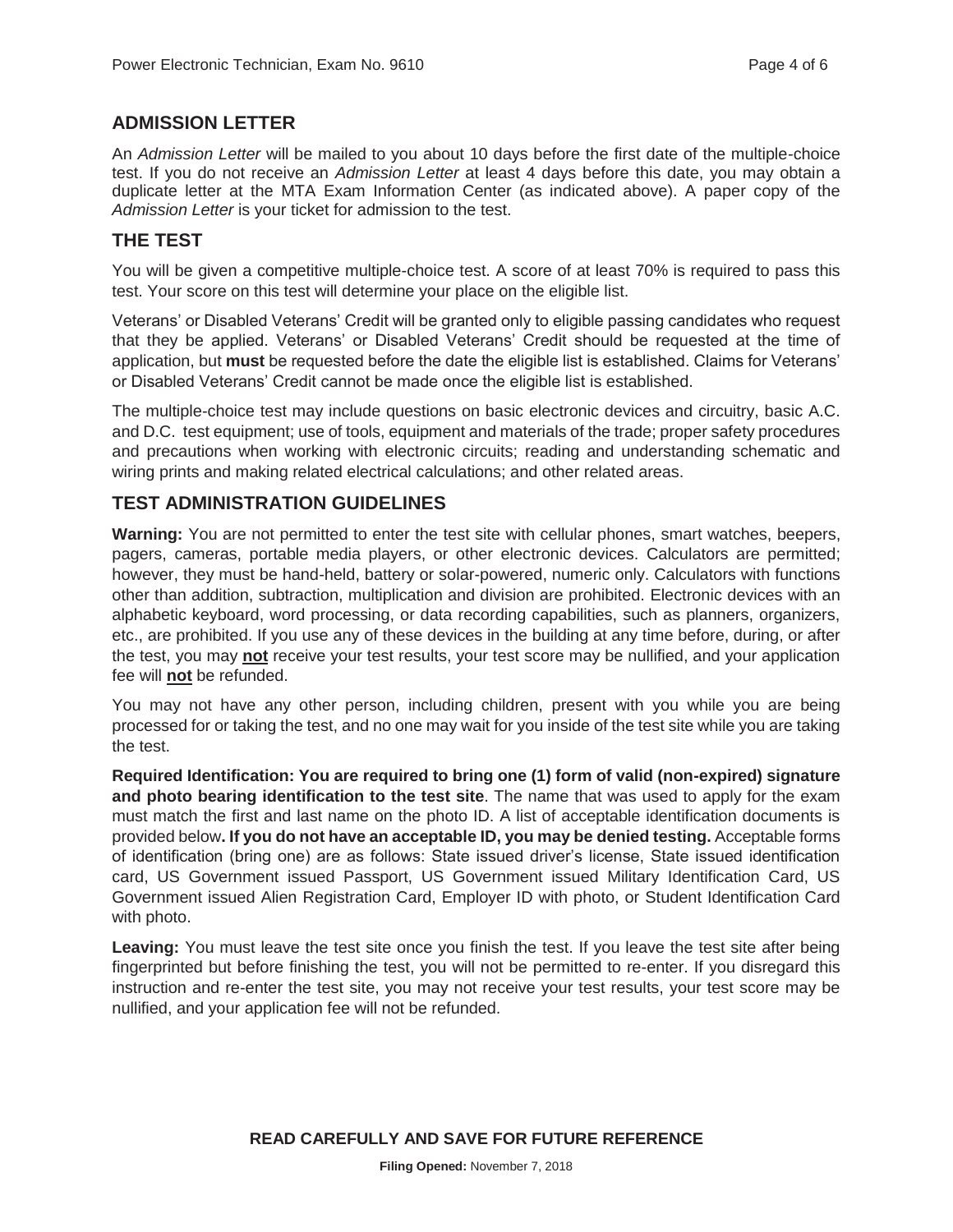# **THE TEST RESULTS**

If you meet the education and experience requirements and pass the multiple-choice test, your name will be placed on an eligible list and you will be given a list number. You will be notified by mail of your test results. If you meet all requirements and conditions, you will be considered for appointment when your name is reached on the eligible list.

#### **SPECIAL ARRANGEMENTS**

**Special Test Accommodations:** If you plan to request special testing accommodations due to disability or an alternate test date due to your religious belief, follow the instructions included with your *Application* and mail your request to the address found in the "Correspondence" section below no later than 30 days prior to the first scheduled test date.

**Make-Up Test:** You may apply for a make-up test if you cannot take the Multiple-Choice test on the scheduled date for any of the following reasons:

- 1. Compulsory attendance before a public body;
- 2. On-the-job injury or illness caused by municipal employment where you are an officer or employee of the City;
- 3. Absence from the test within one week after the death of a spouse, domestic partner, parent, sibling, child, or child of a domestic partner where you are an officer or employee of the City;
- 4. Absence due to ordered military duty;
- 5. A clear error for which MTA New York City Transit is responsible; or
- 6. A temporary disability, pregnancy-related, or child-birth related condition preventing you from taking the test.

To request a make-up test, mail your request with your documentation of special circumstances to the address found in the "Correspondence Section" below within 60 days of your scheduled test date or make the request within 90 days after performing ordered military duty.

# **CORRESPONDENCE**

**Change of Contact Information**: It is critical that you promptly notify the MTA New York City Transit of any change to your contact information (telephone number, mailing address and/or email address). You may miss important information about your exam(s) or consideration for appointment, including important information that may require a response by a specified deadline, if we do not have your correct contact information. To update your contact information with the MTA New York City Transit, you may:

- 1. Visit us at the MTA Exam Information Center;
- 2. Email us at examsunit@nyct.com, with the subject named 'Contact Info Update'; or
- 3. Mail us at the address below, with the words 'Contact Info Update' next to the exam title.

Your request must include your full name, exam title(s), exam number(s) and your old and new telephone numbers, mailing and/or email address.

**If you are a current MTA employee, all changes to your employee contact information must be made through the MTA Business Service Center (BSC) via the employee portal at http://www.mymta.info.** 

All other correspondence must be sent to the following address: Power Electronic Technician,

Exam No. 9610 - MTA New York City Transit, 180 Livingston Street, Room 4070, Brooklyn, NY 11201